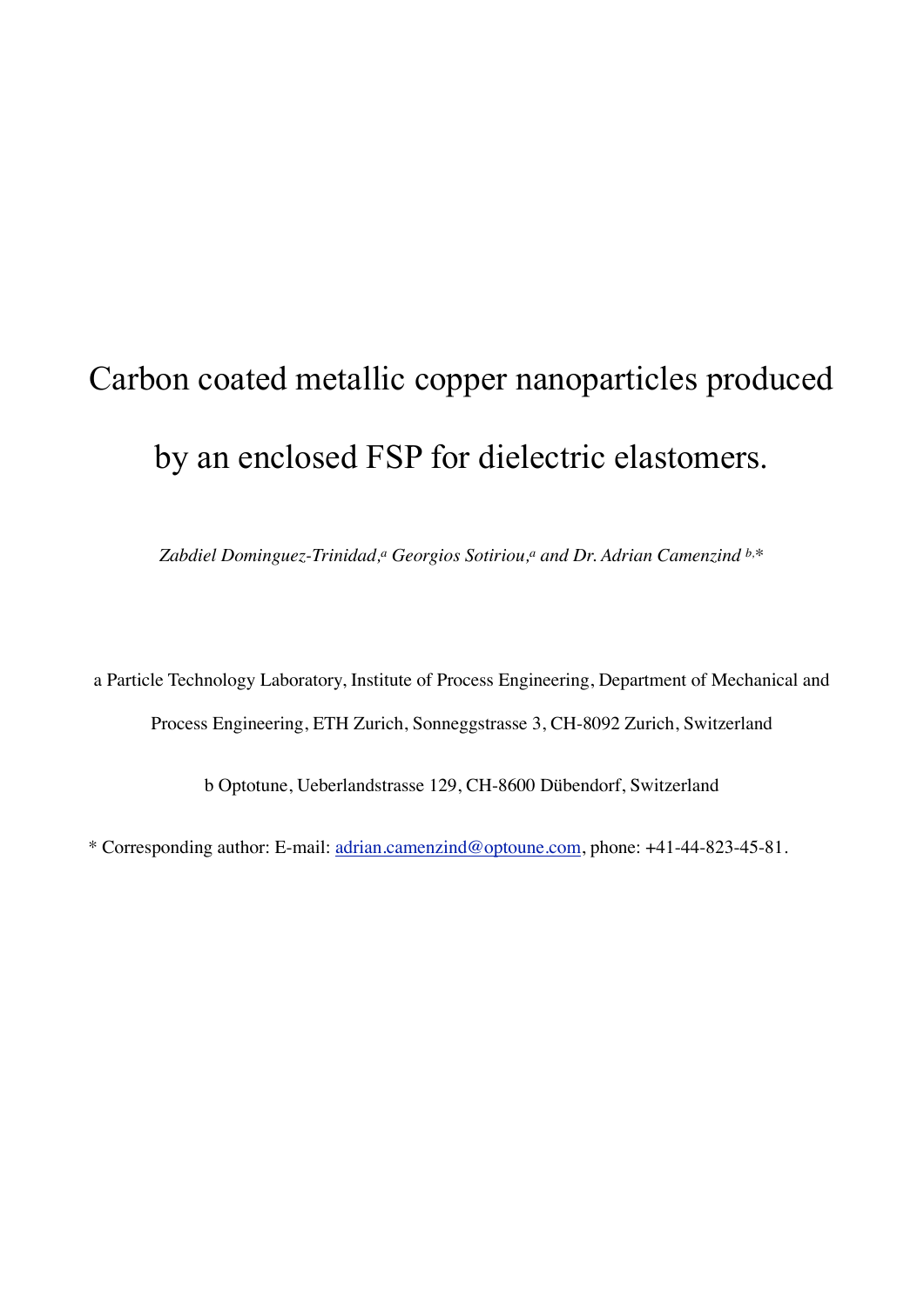#### **Abstract**

Copper nanoparticles is a very interesting material because of their optical, catalytic, mechanical and electrical properties, which is of importance in metallurgy, catalysis and optoelectronics.1 Wet phase 2-4 and gas phase1,5-7 methods have been used to produce copper nanoparticles. For the case of gas phase methods, it has been reported that a highly reducing atmosphere is required to obtain metallic copper,5 and a protection layer is needed to avoid oxidation, such as carbon/silica2 and pure carbon encapsulation.1,6 Now a days numerous nanoparticles are manufactured industrially by flame synthesis in the kilogram to ton scale. FSP has many advantages when compared to wet phase methods because it is a fast, dry, versatile and single step process which is suitable for industrial applications.7

In this study, FSP with an enclosed system (glass quartz tube) was used to investigate the formation of carbon coated metallic copper nanoparticles controlled oxidation atmosphere changing the equivalence ratio (φ) from 0.87 to 1.37. XRD spectra shows slightly oxidized nanoparticles at  $φ$  < 1.0 and completely metallic nanoparticles at  $\phi > 1$ . The crystal size decreases from 40 to 4 nm while increasing φ, due to lower temperatures of combustion and the inhibition of coagulation and sintering of copper by the formation of carbon black (CB) on the available surface of the copper indicating the sequential formation of Cu nuclei followed by surface growth of carbon. TGA analysis was useful to determine the carbon black content, and combined with XRD crystal size, the thickness of the CB layer was calculated, which resulted in values from 1 to 6 nm while increasing φ. Raman spectroscopy confirmed the presence of a strong G band indicating ordered graphite structures and D band which is accredited to a size effect with growing intensity for smaller crystallite size. A minimum temperature is reached at maximum carbon yield and the SSA reached a maximum for stoichiometric combustion as reported elsewhere for a platinum embedded system. A maximum in SSA of 35 m<sup>2</sup>/g was observed for  $\phi$ =0.91 where segregated carbon black is produced, this indicates the formation of CB by both paths homogeneous and heterogeneous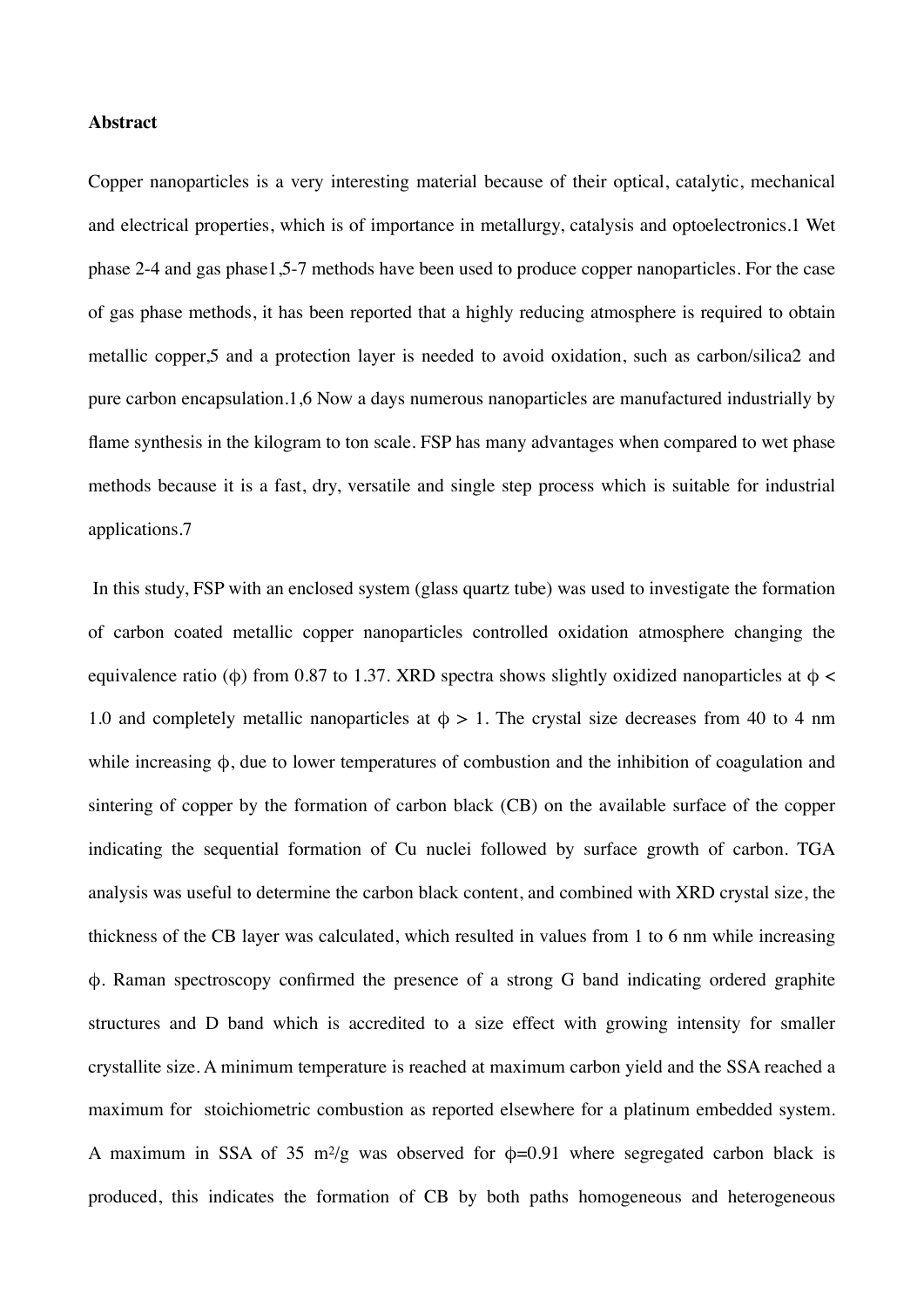nucleation. The segregated CB was corroborated by TEM images. For  $\phi > 1$ , XRD particle diameter for copper were below 10 nm and the SSA below 10 m2/g which means that the metallic copper nanoparticles are embedded in the CB with BET diameters between 200-250 nm. This is corroborated by the metallic state of the nanoparticles where the CB avoids oxidation. In order to illustrate one possible novel application of this material, the nanoparticles were admixed into a paraffin base polymer in order to increase the relative permittivity of the material. Increasing the filler content from 0 to 30 vol%, it was possible to increase the dielectric constant from 2.7 to 120 respectively..

KEYWORDS: Nanoparticles / carbon coated metallic copper / FSP / Dielectrics / homogeneous and heterogeneous nucleation

#### **References**

**1. Athanassiou, E. K.; Grass, R. N.; Stark, W. J. Nanotechnology 2006, 17 (6), 1668-1673.**

**2. Dhas, N. A.; Raj, C. P.; Gedanken, A. Chem. Mat. 1998, 10 (5), 1446-1452.**

**3. Tanori, J.; Pileni, M. P. Langmuir 1997, 13 (4), 639-646.**

**4. Khanna, P. K.; Gaikwad, S.; Adhyapak, R.; Singh, N.; Marimuthu, R. International Conference on Recent Trends in Nanoscience and Technology 2006, 4711-4714.**

**5. Nasibulin, A. G.; Shurygina, L. I.; Kauppinen, E. I. Colloid J. 2005, 67 (1), 1-20.**

**6. Li, C. M.; Lei, H.; Tang, Y. J.; Luo, J. S.; Liu, W.; Chen, Z. M. Nanotechnology 2004, 15 (12), 1866-1869.**

**7. Strobel, R.; Baiker, A.; Pratsinis, S. E. Adv. Powder Technol. 2006, 17 (5), 457-480.**